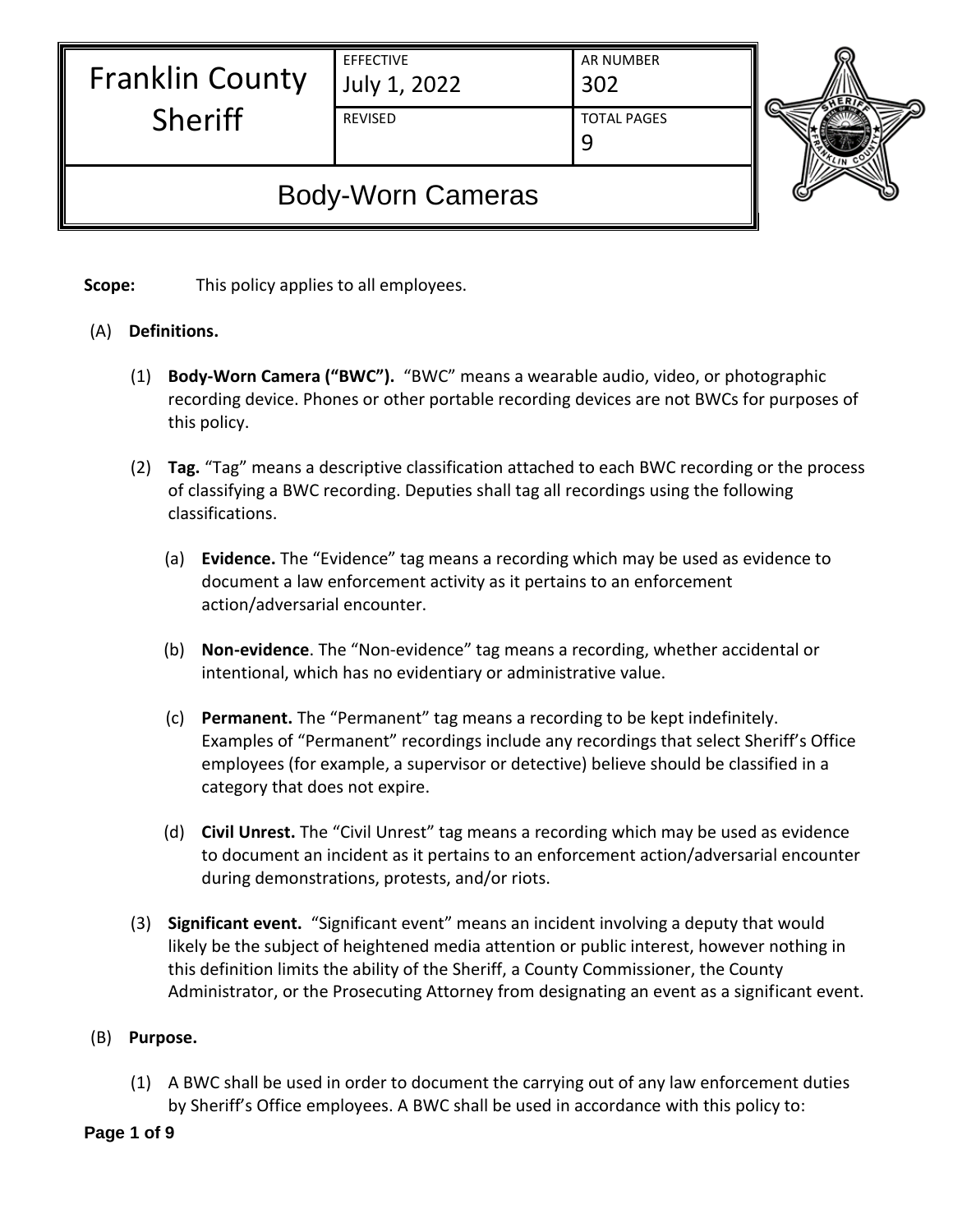| <b>Franklin County</b> |  |
|------------------------|--|
| Sheriff                |  |

EFFECTIVE July 1, 2022

Sheriff

AR NUMBER 302

REVISED TOTAL PAGES

9



# Body-Worn Cameras

- (a) Collect audio, video, or photographic evidence;
- (b) Document interactions with the public;
- (c) Document law enforcement activities as noted in section (F)(4)(B)(ii);
- (d) Assist in training and employee evaluation; and
- (e) Any other reason not expressly excluded by this policy.

### (C) **Authorization.**

- (1) Each deputy certified as a peace officer by the Ohio Peace Officers Training Commission ("OPOTC") shall be issued a BWC and accompanying equipment.
- (2) Deputies shall wear and use only Franklin County Sheriff issued BWCs in accordance with this policy and division standard operating procedures.
- (3) Deputies are prohibited from using other portable recording devices such as mobile phones in place of or in addition to BWCs.
- (4) A deputy shall wear a BWC at all times while performing law enforcement activities unless specifically exempted by this policy.
- (5) Deputies are prohibited from using a BWC for personal use.

### (D) **User Responsibilities – Equipment Maintenance.**

- (1) Deputies shall inspect the BWC and any accompanying equipment for damage and ensure that the equipment is charged and fully operational at the start of each shift and fully operational at the end of each shift, special duty assignment and overtime assignment that does not immediately follow a regular duty shift.
- (2) If a deputy determines that a BWC or accompanying equipment is defective or otherwise not operational, the deputy shall notify the deputy's supervisor as soon as practicable and obtain a replacement item from supervision.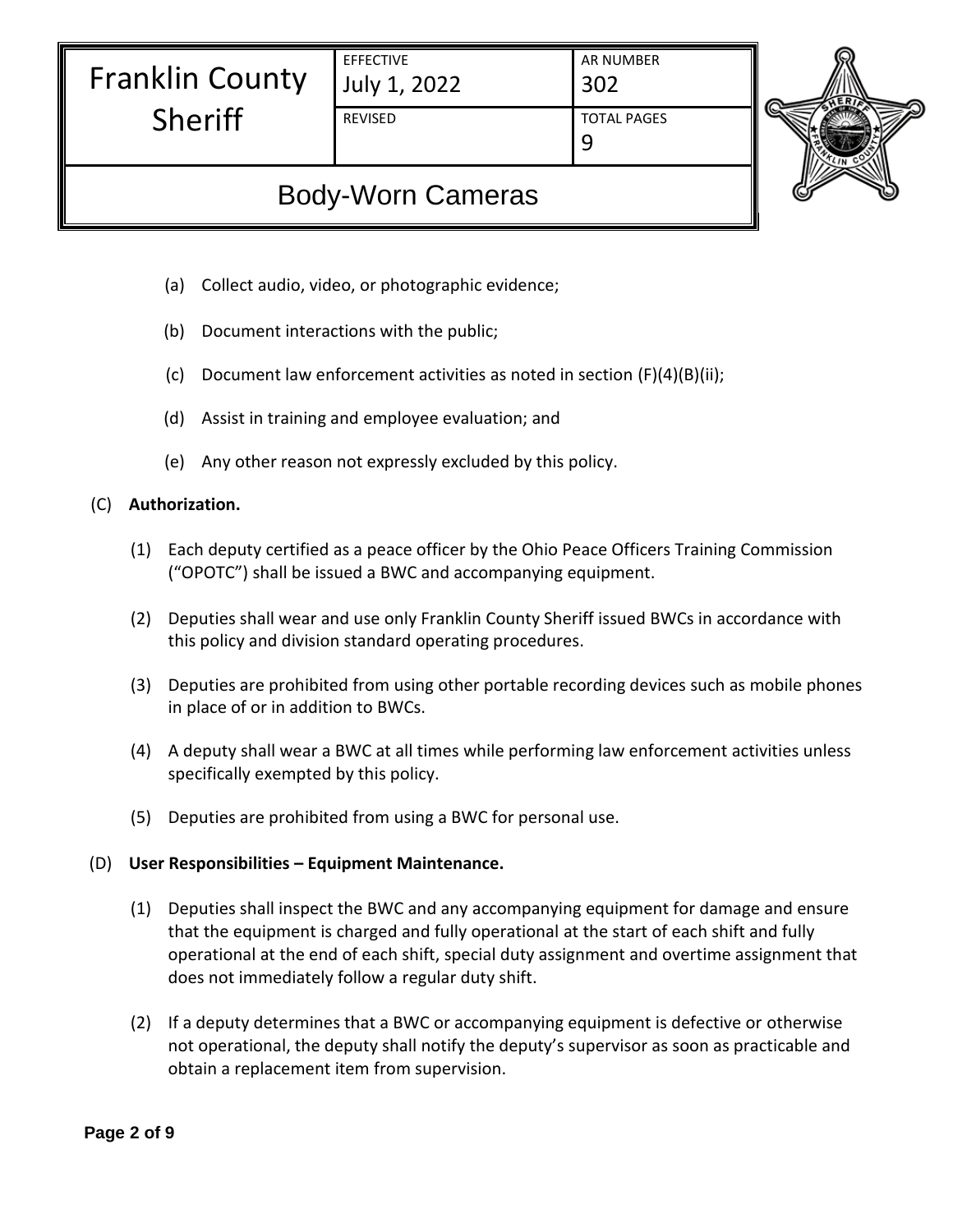| <b>Franklin County</b> | <b>EFFECTIVE</b><br>July 1, 2022 | <b>AR NUMBER</b><br>302 |  |
|------------------------|----------------------------------|-------------------------|--|
| <b>Sheriff</b>         | <b>REVISED</b>                   | <b>TOTAL PAGES</b>      |  |



- (3) A supervisor shall promptly address a deputy's report of a defective or otherwise inoperable BWC or any accompanying equipment.
- (E) **Content/Recordings - General.**
	- (1) All recordings and content captured by a BWC may be public records and will be maintained in accordance with the records retention schedule and disclosed in accordance with Ohio public records laws.
	- (2) Deputies shall have no expectation of privacy in any content captured by a BWC.
- (F) **Operation – Uniformed Deputies.**
	- (1) **Wearing of the BWC.**
		- (a) Except as provided in (F)(2), OPOTC certified deputies shall wear the issued BWC when dressed in any Franklin County Sheriff uniform. Non-certified deputies are prohibited from wearing a BWC.
		- (b) A deputy shall wear the BWC in conformity with manufacturer recommendations and office training, as applicable.
		- (c) A deputy shall only wear the BWC issued to that deputy.
	- (2) **Exceptions.**
		- (a) While performing Bomb Team and Dive Team responsibilities, deputies shall not wear a BWC.
		- (b) A deputy assigned to corrections shall not wear a BWC inside the secured perimeter of any Franklin County Corrections Center.
		- (c) A deputy assigned to the Support Services Division, Training Academy, shall wear a BWC any time the deputy leaves the training academy complex or engages in law enforcement activities.
		- (d) A deputy who is participating in office authorized training shall wear a BWC any time the training requires BWC use, or the deputy engages in law enforcement activities.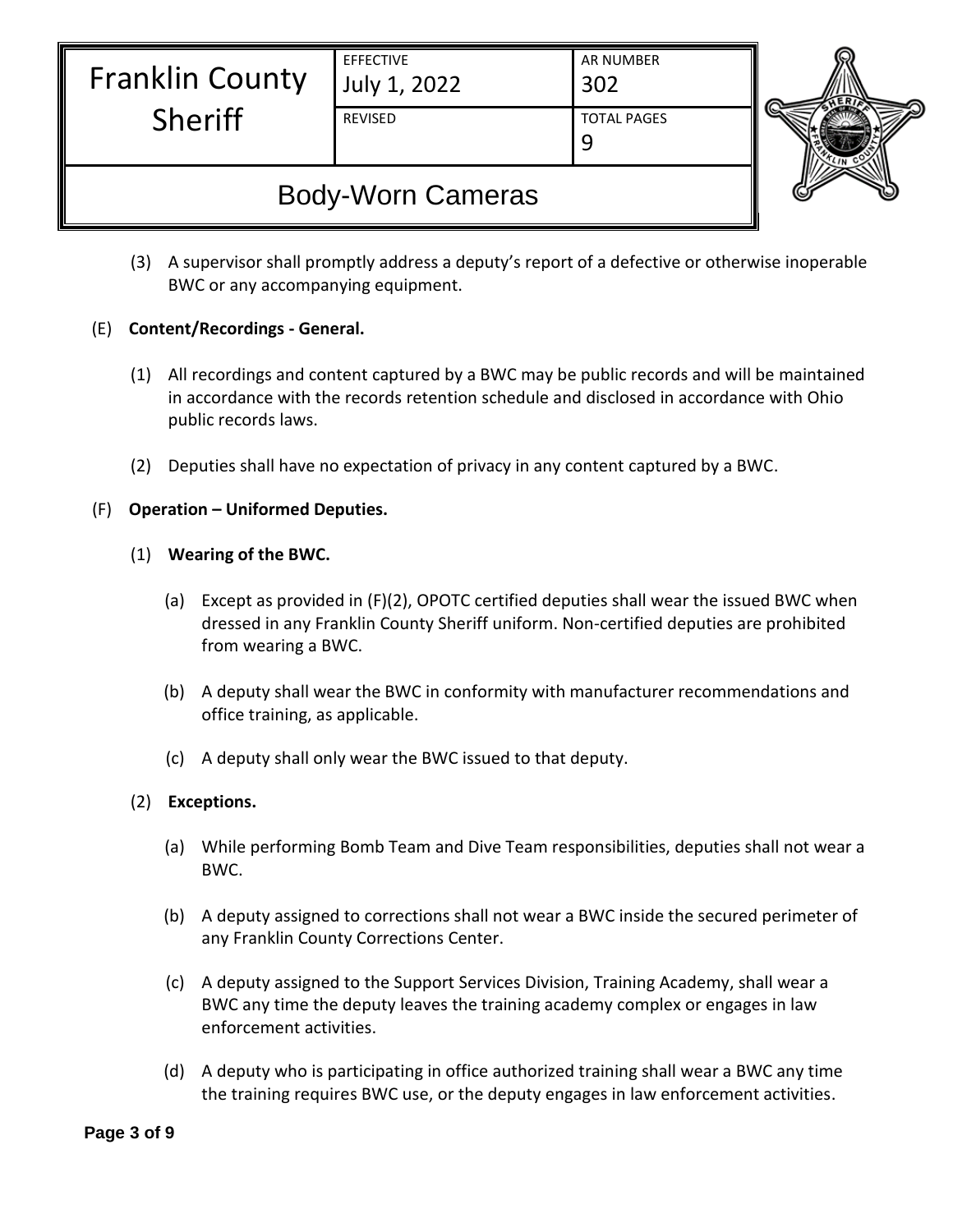| <b>Franklin County</b> | <b>EFFECTIVE</b><br>July 1, 2022 | AR NUMBER<br>302   |  |
|------------------------|----------------------------------|--------------------|--|
| Sheriff                | <b>REVISED</b>                   | <b>TOTAL PAGES</b> |  |

- (e) The Sheriff reserves the right to assign and order the wear and proper use of a BWC to any deputy at any time.
- (3) **Power on of BWCs.**
	- (a) A deputy shall power on the BWC at the beginning of each shift, overtime, or special duty assignment. A deputy shall ensure the power light is illuminated. BWC footage that is captured while the BWC is powered on but not activated will not be routinely maintained beyond a 72 -hour period but may be retained at the request of the Sheriff, a County Commissioner, the County Administrator, or the Prosecuting Attorney.
	- (b) Except as provided in (F)(3)(c), a deputy shall keep the BWC powered on until the end of the deputy's shift or duty assignment.
	- (c) A deputy shall power the BWC off when:
		- i. Engaging in confidential communications, to include communications with legal counsel and prosecuting attorneys;
		- ii. When directed by a Franklin County Sheriff detective to protect the identity of a confidential informant or undercover deputy, or in furtherance of an undercover investigation; or
		- iii. Engaging in non-work related activities implicating personal privacy interests such as in locker room or rest room. This prohibition does not apply to law enforcement activity occurring in these areas.

#### (4) **Recording Activation.**

- (a) A deputy shall announce that the deputy has activated recording as soon as practicable. BWC footage recorded when the BWC is activated, and for five (5) minutes prior to BWC activation, shall be retained consistent with the record retention schedule and managed in accordance with applicable public records law.
- (b) A deputy shall activate BWC recording when: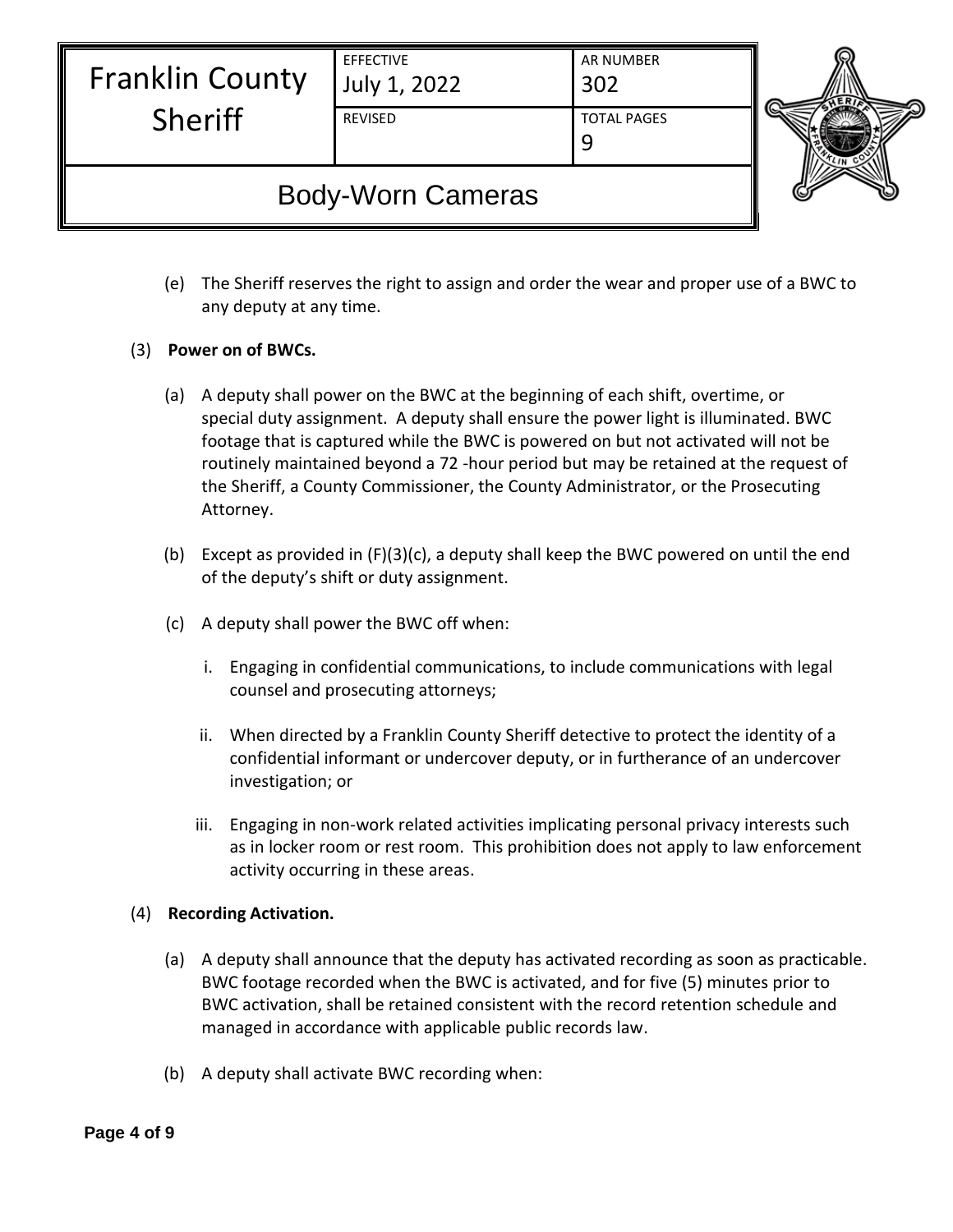| <b>Franklin County</b>                  | <b>EFFECTIVE</b><br>July 1, 2022            | <b>AR NUMBER</b><br>302                                                                                                                                                        |  |
|-----------------------------------------|---------------------------------------------|--------------------------------------------------------------------------------------------------------------------------------------------------------------------------------|--|
| Sheriff                                 | REVISED                                     | <b>TOTAL PAGES</b><br>9                                                                                                                                                        |  |
|                                         | <b>Body-Worn Cameras</b>                    |                                                                                                                                                                                |  |
| i.                                      | Ordered by a supervisor; or                 |                                                                                                                                                                                |  |
| ii.<br>includes:                        |                                             | Responding to or engaging in law enforcement activity at the start of the response<br>or engagement or at the first reasonable opportunity. Law enforcement activity           |  |
| 1.                                      |                                             | Calls for service when arriving on scene and when citizen contact is made;                                                                                                     |  |
| 2.                                      | altercations, or disputes;                  | Responding to alarms, alerts, security threats, medical emergencies,                                                                                                           |  |
| 3.                                      | Traffic and pedestrian stops;               |                                                                                                                                                                                |  |
| 4.                                      | Investigatory stops;                        |                                                                                                                                                                                |  |
| 5.                                      |                                             | Arrests, transfers of custody, and arrestee or inmate transports;                                                                                                              |  |
| 6.                                      | Vehicle and foot pursuits;                  |                                                                                                                                                                                |  |
| Searches; and<br>7.                     |                                             |                                                                                                                                                                                |  |
|                                         |                                             | 8. Any other interaction that may constitute a law enforcement activity.                                                                                                       |  |
| (c)                                     |                                             | A deputy may activate recording at any time not expressly prohibited by this policy.                                                                                           |  |
| (d)<br>policy.                          |                                             | A deputy shall deactivate recording when ordered to do so by a supervisor who has<br>been trained in BWC use and this policy, provided the order is not inconsistent with this |  |
| (e)                                     | furtherance of an undercover investigation. | A deputy shall deactivate recording when directed by a Franklin County Sheriff<br>detective to protect the identity of a confidential informant or undercover deputy, or in    |  |
| (f)<br>by a supervisor.                 |                                             | A deputy shall not deactivate the recording until the end of law enforcement activity,<br>response, or engagement, or until the deputy is ordered/permitted to stop recording  |  |
| (g)<br>prior to deactivating recording. |                                             | A deputy shall announce that the deputy is deactivating recording and the reason why                                                                                           |  |

**Page 5 of 9**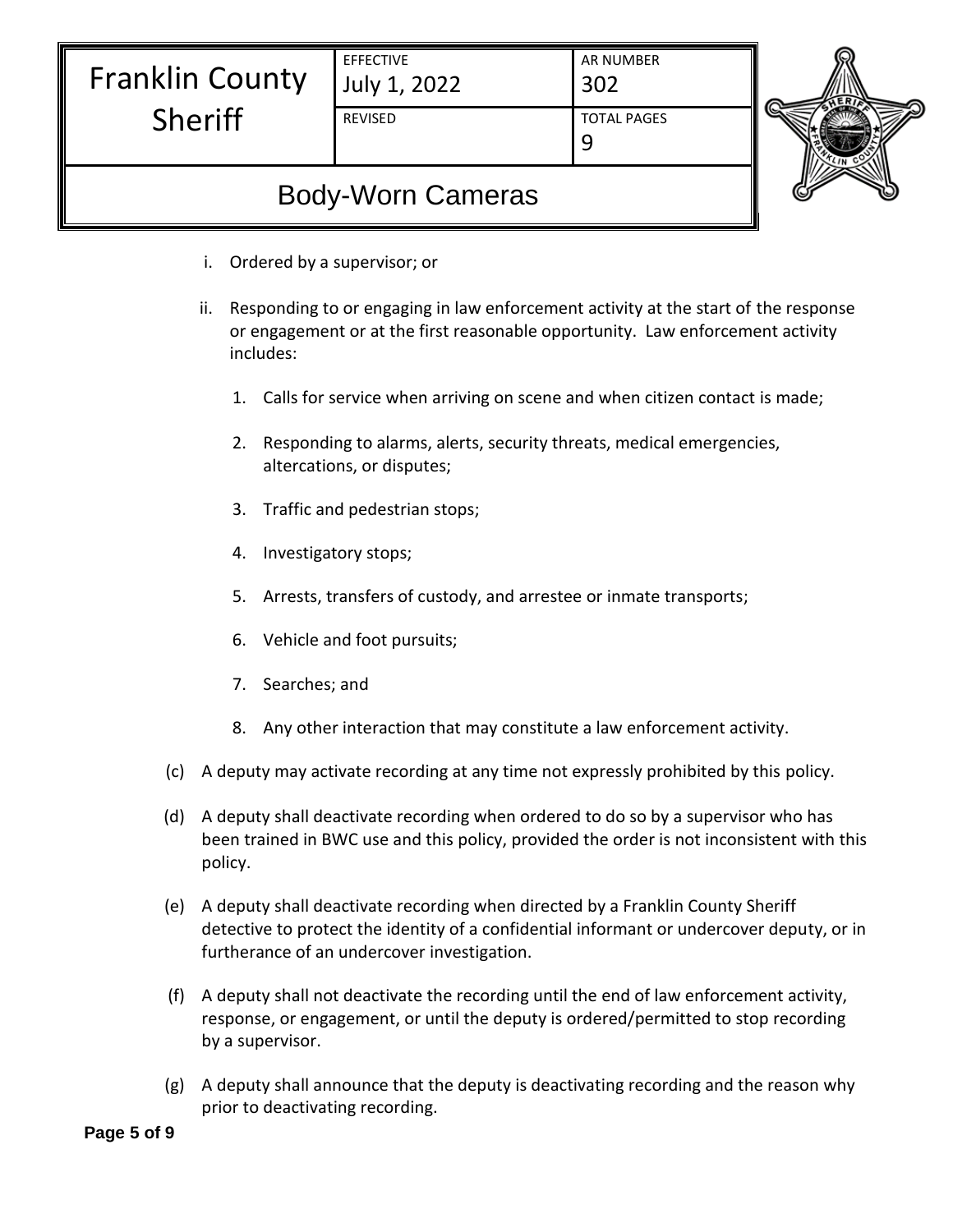| <b>Franklin County</b> | <b>EFFECTIVE</b><br>July 1, 2022 | <b>AR NUMBER</b>   |  |
|------------------------|----------------------------------|--------------------|--|
| Sheriff                | <b>REVISED</b>                   | <b>TOTAL PAGES</b> |  |

#### (G) **Operation- Non-uniformed Deputies.**

- (1) A deputy assigned to a non-uniformed position (plain clothes) who is engaged in enforcement actions, shall conspicuously wear the issued BWC and comply with the provisions set forth in section (F) of this policy.
- (2) A deputy assigned to the Support Services Division, Warrants and Extradition Unit, is not required to wear a BWC while in an aircraft and must comply with all applicable federal regulations.
- (H) **Recordings.**
	- (1) **Uploading.** Deputies shall upload all recordings at the end of each shift, special duty assignment, and overtime assignment that does not immediately follow a regular duty shift assignment. If an overtime assignment immediately follows the deputy's regular duty shift and is performed in the same division, the deputy may upload all recordings at the end of overtime duty.
	- (2) **Duplication/Dissemination.** No employee shall duplicate or disseminate any recording captured by a BWC unless the duplication or dissemination is:
		- (a) Approved by the Sheriff or designee;
		- (b) In accordance with the Ohio Public Records Act;
		- (c) In response to a lawful subpoena or court order;
		- (d) Required for a criminal or administrative investigation;
		- (e) For purposes related to pending or anticipated civil litigation; or
		- (f) Necessary for training or employee evaluation.
			- i. This prohibition includes capturing audio or video by playing the recording and rerecording with another device such as a mobile phone. The deputy is prohibited from using the recording for personal use irrespective of whether the recording is a public record, except as permitted by law.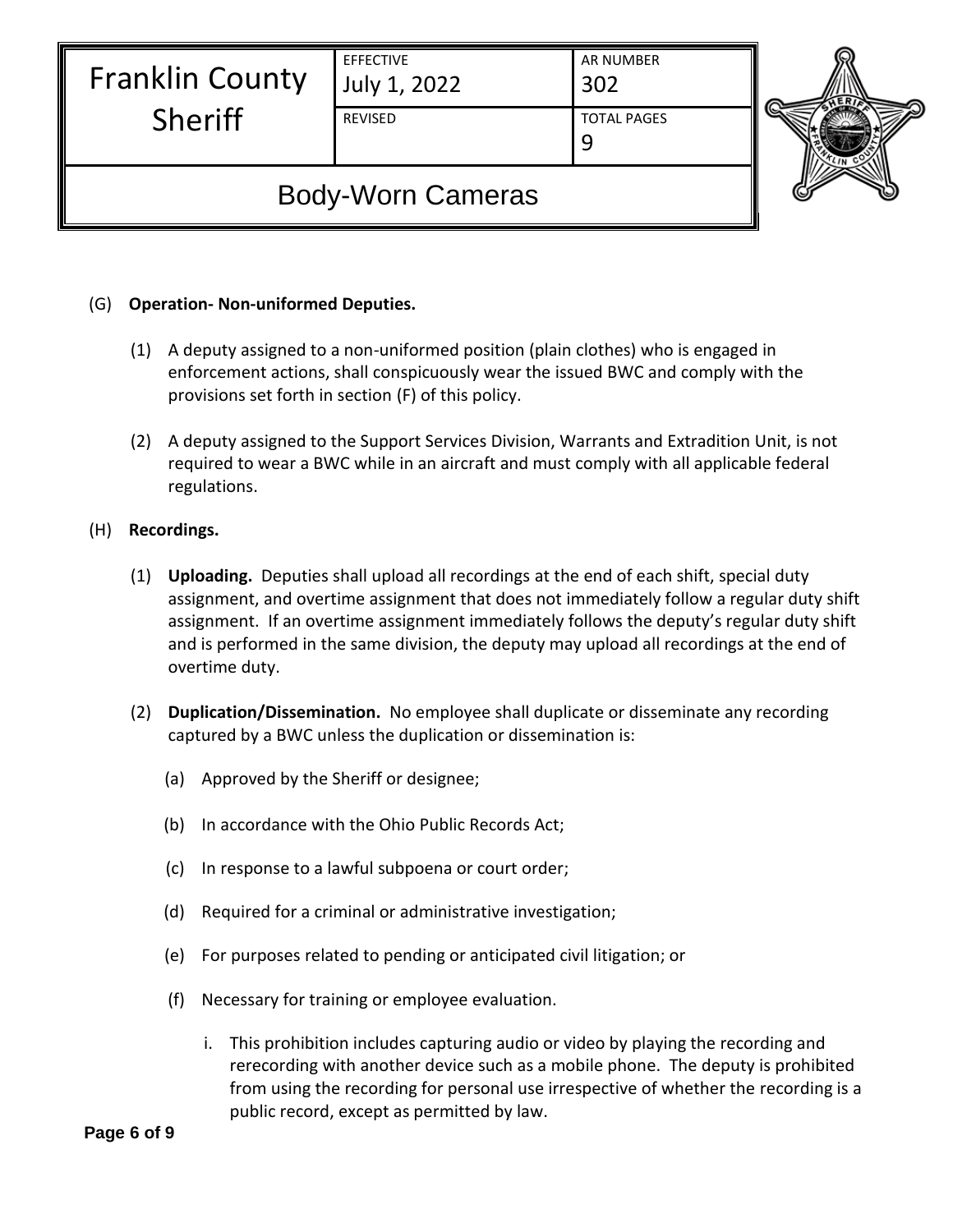| <b>Franklin County</b> | <b>EFFECTIVE</b><br>July 1, 2022 | <b>AR NUMBER</b><br>302 | ⋒ |
|------------------------|----------------------------------|-------------------------|---|
| Sheriff                | <b>REVISED</b>                   | <b>TOTAL PAGES</b>      |   |

#### (3) **Copy Requests/Release.**

- (a) All requests for copies of BWC recordings, including subpoenas and public records requests shall be directed to the Risk Manager.
- (b) All recordings shall be timely reviewed by the applicable Division Chief Deputy or designee prior to public release.
- (c) Public record requests for BWC recordings shall be processed in accordance with Sheriff's policies and reviewed and released in accordance with and pursuant to Ohio law.
- (d) The Risk Manager shall consult with the Prosecuting Attorney regarding the release, redaction, or withholding of a recording associated with a significant event. The Prosecuting Attorney shall provide the Sheriff, or designee if the Sheriff is unavailable, with its legal advice for final determination of whether a recording should be released, redacted, or withheld pursuant to Ohio Public Records law. The Sheriff and Prosecuting Attorney shall agree if the record will be released, redacted, or withheld. If the Sheriff and Prosecuting Attorney cannot agree, there will be a meeting with the Board of Commissioners, Sheriff, and Prosecuting Attorney to determine if the record will be released, redacted, or withheld.

#### (4) **Access.**

- (a) Access to BWC uploaded recordings shall be restricted to Sheriff's Office employees, Franklin County Data Center employees for purposes limited to those necessary for the operation and maintenance of storage equipment and related software, and the Prosecuting Attorney for purposes of ensuring legal compliance.
- (b) Access to and review of BWC recordings by Sheriff's Office employees may be restricted by a Chief Deputy upon approval of the Sheriff if necessary to protect the integrity of an investigation, privacy, privilege, or confidentiality.
- (c) A deputy shall notify a supervisor in writing in the event of an unintentional or inadvertent recording implicating confidentiality or privacy or a recording otherwise prohibited by this policy. The supervisor shall email the Risk Manager of the details of the recording and copy the respective Chief Deputy and Major. Material privileged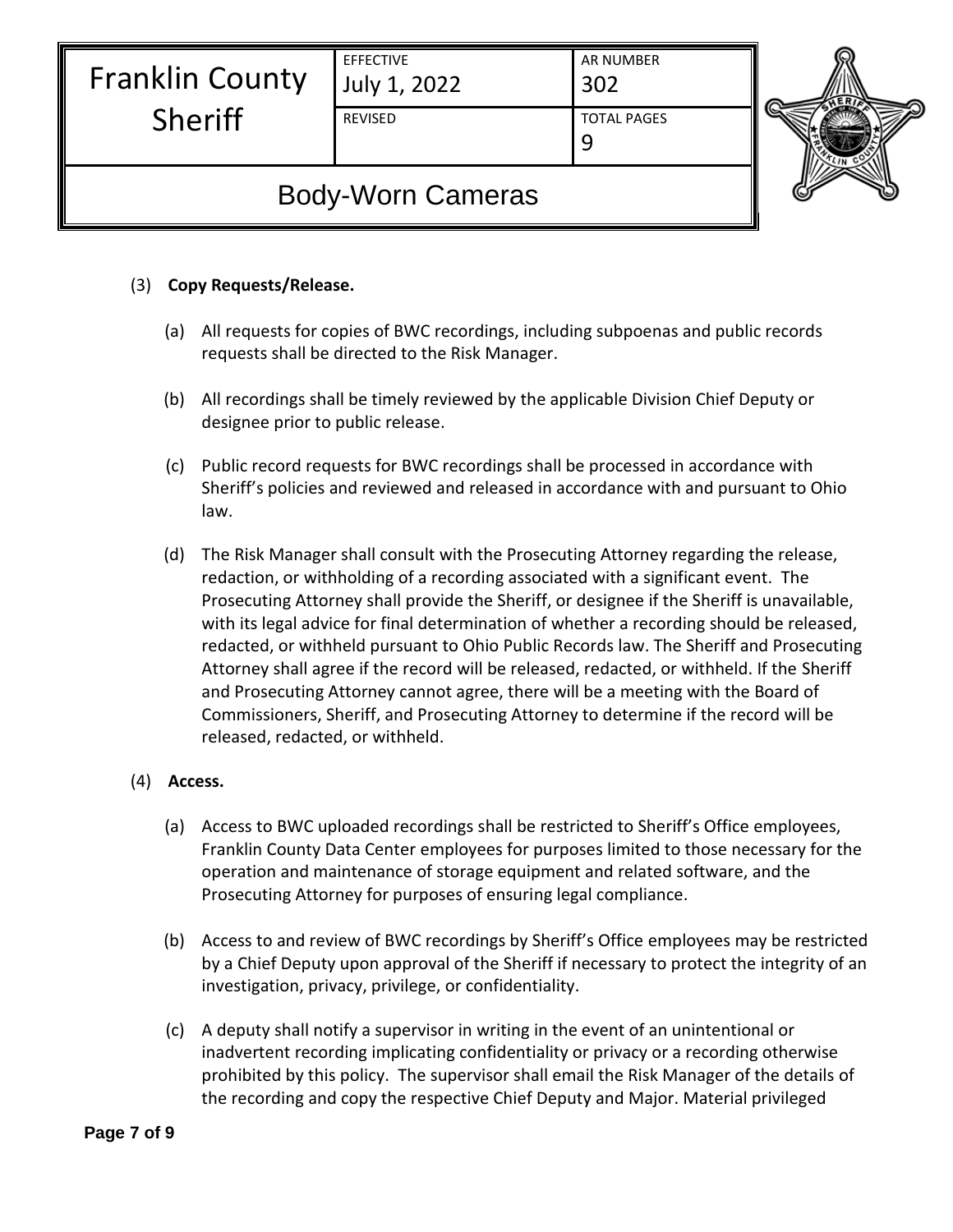| <b>Franklin County</b> |
|------------------------|
| <b>Sheriff</b>         |

July 1, 2022

EFFECTIVE

AR NUMBER 302 REVISED TOTAL PAGES

9



# Body-Worn Cameras

under the law will maintain its privileged status notwithstanding any internal or external disclosure.

- (d) BWC footage may only be deleted consistent with the records retention schedule.
- (5) **Review.**
	- (a) A deputy shall be permitted to review his/her BWC recordings prior to completing an official report, making a statement, or answering questions pertaining to an event captured by the deputy's BWC. Such review shall not interfere with the timely response of public record requests.
	- (b) A supervisor may review BWC recordings for investigative, quality assurance, training, or litigation purposes.

#### (6) **Classification/Documentation.**

- (a) Deputies shall tag all recordings using the following previously defined classifications:
	- i. Evidence;
	- ii. Non-evidence;
	- iii. Permanent; or
	- iv. Civil unrest.
- (b) If employees are unsure which classification to choose, the video should be classified as evidence.
- (c) A deputy shall not knowingly tag a recording inappropriately or otherwise take any action that frustrates the viewing or retention of a recording.
- (d) A deputy shall notify a supervisor if the deputy believes a recording may be of value in a non-criminal matter.
- (e) A deputy shall note the existence of a BWC recording in all required incident and investigative reports related to the recording.